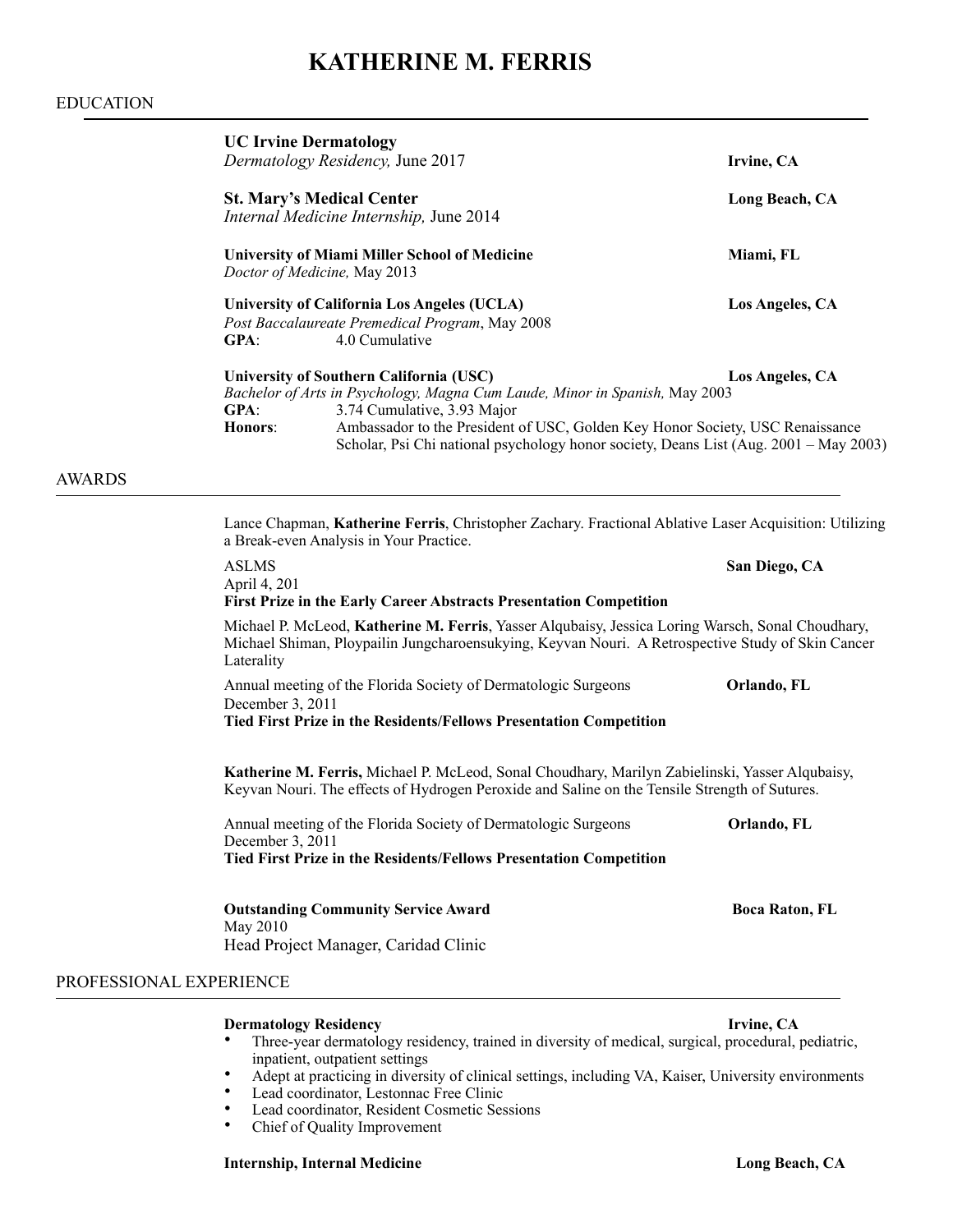## **St. Mary Medical Center**

Internal Medicine intern at UCLA-affiliated hospital

# **Research Fellow, Mohs/Laser Clinic at Miami, FL Miami, FL University of Miami Hospital and Clinics**

*Mentored by Dr. Keyvan Nouri*, June 2011—Present

- Developed new protocol ideas, including study design, crafting of protocols, submission to IRB for review and submission of trials to national registries
- Key study personnel for conducting studies, writing manuscripts, submitting manuscripts for publication
- Involved in laser device accrual for Mohs/Laser Clinic
- Co-authored review papers on various dermatologic conditions, and textbook chapters for dermatologic surgery textbook entitled Dermatologic Surgery: Step-by-Step
- Coordinated compilation of materials for Dermatologic Surgery: Step-by-Step textbook
- Participated in photographic and video documentation of clinical cases
- Contributed to mentor's lectures presented at myriad international dermatology conferences
- Assisted mentor as Editor in Chief of international journal *Lasers in Medical Science*

## **Palm Beach Dermatology Community Community Community Community Community Community Community Community Community Community Community Community Community Community Community Community Community Community Community Communit**

*Pupil of Dr. Diane M. Scott,* June 2009–July 2009

- Gained experience with dermatologic cases working in bustling, high volume clinic
- Exposed to many common issues including malignancy, pre-malignancy, acne, inflammatory lesions
- Observed and assisted with various treatment modalities such as examinations, minor procedures, light-based therapies

## **Professional Jazz/Ballet/Hip-Hop Dancer and Aerialist**

*Freelance artist represented by talent agency MSA*, March 2001—July 2008 **Los Angeles, CA** 

- Worked as dancer and aerialist with several Los Angeles-based dance companies
- Performed on aerial silks in shows for high-profile artists, including Will Smith and Britney Spears
- Hired as dancer for music videos for musicians such as Velvet Revolver and Yoko Ono
- Participated in various corporate events and charity shows, including events for Motorola, Toyota and non-profit organizations like Project Angel Food

## **Restaurant Industry**

*Hostess, Server, Bartender in fine dining,* June 2000—May 2008 **Los Angeles, CA** 

- Served as hostess for high-end French bistro Louis XIV
- Worked as server at global cuisine restaurant/lounge Tangier
- Employed as bartender in restaurant/lounge Tangier

## **Cedars-Sinai Medical Center Emergency Department Los Angeles, CA**

*Volunteer*, Jan. 2007 – June 2008

- Assisted patients and medical team in triage area, hospital rooms, and in transit to other departments
- Ensured comfort of patients, families, and visitors
- Prepared and delivered patients to assigned hospital room

## RESEARCH l

**Original Research Articles** 

1. McLeod MP, **Ferris KM**, Choudhary S, Alqubaisy Y, Shiman M, Loring-Warsch J, Milacker S, Nouri K. Contralateral distribution of Non-Melanoma Skin Cancer between older Hispanic/Latino and non-Hispanic/non-Latino individuals. British Journal of Dermatology. 2013 Jan;168(1):65-73.

# **Review Articles**

- 1. Zabielinski M, **Ferris KM**, Alqubaisy Y, Choudhary S, McLeod MP, Nouri K. Lasers and light devices for psoriasis, Part 1: Excimer laser and phototherapy. Cosmetic Dermatology. 2012;25:34-41.
- 2. Zabielinski M, **Ferris KM**, Alqubaisy Y, Choudhary S, McLeod MP, Nouri K. Lasers and light devices for psoriasis, Part 2: PDL, ND:YAG laser, CO2 lasers, and PDT. Cosmetic Dermatology. 2012;25:79-85.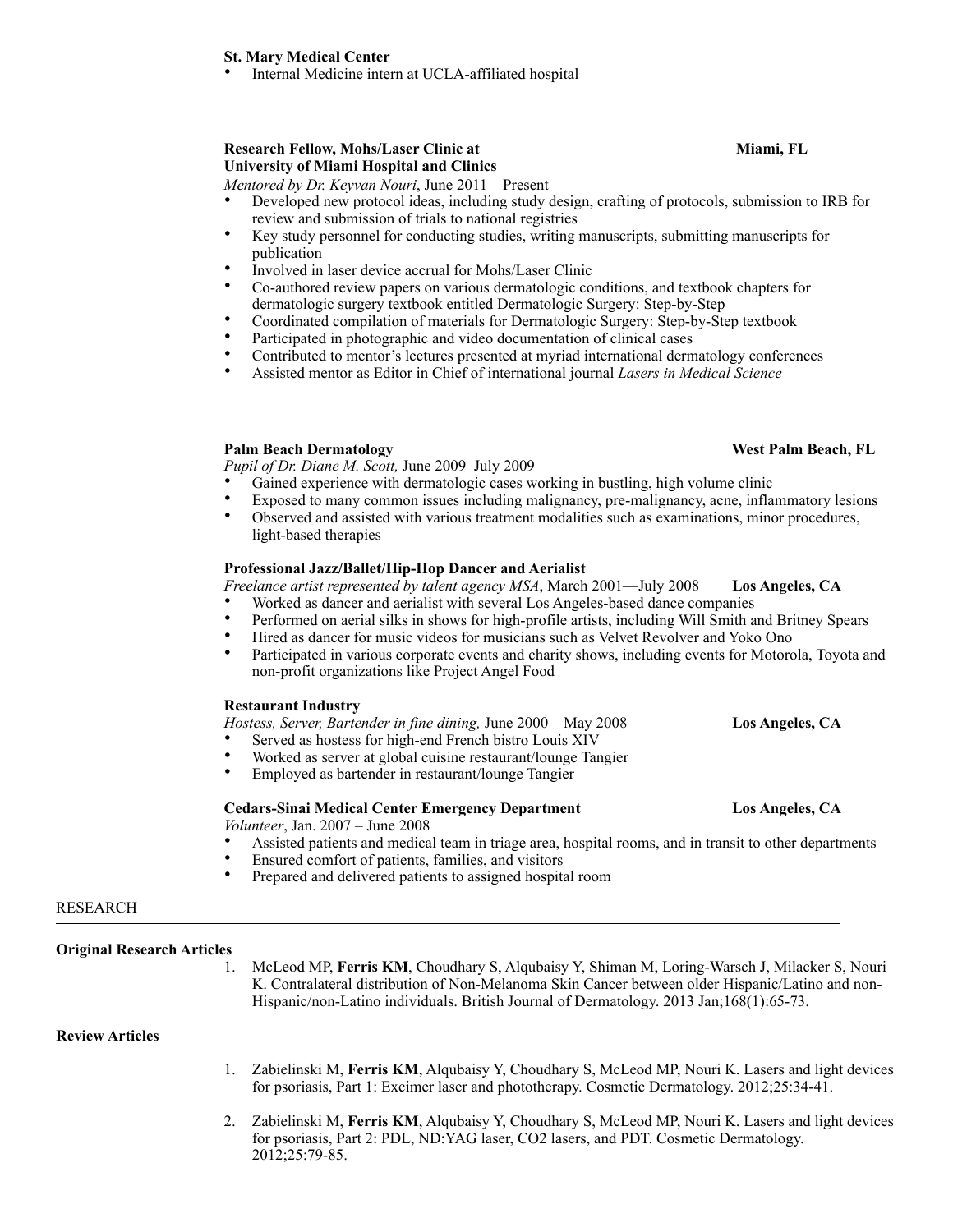- 3. Choudhary S, **Ferris KM**, McLeod MP, Franca K, Nouri K, Alster TS, Ballard CJ. Laser treatment of scars and stria distensae. Medscape Review Article. May 21, 2012
- 4. Choudhary S, **Ferris KM**, McLeod MP, Nouri K**,** Ballard CJ, Chacon AH, Franca K, Vejjabhinanta V. Essentials of tissue movement. Medscape Review Article. June 20, 2012
- 5. **Ferris KM**, McLeod MP, Ahmed A, Nouri K. Lasers and photodynamic therapy for the treatment of acne. Giornale Italiano di Dermatologia e Venereologia. 2012;147(3).

## **Book Chapters**

- 1. McLeod MP, **Ferris KM**, Alqubaisy Y, Nouri K. Lasers for Skin Cancer. In: Baldi A, Spungini EP, Pasquali P, eds. Skin Cancer: A Practical Approach. Springer, 2014.
- 2. Sattler S, Sattler G, **Ferris KM**. Liposuction. In: Nouri, K, ed. Dermatologic Surgery, Step-by-Step. Blackwell Publishers, 2012.
- 3. Avram MM, **Ferris KM**. Noninvasive Devices for Fat Removal. In: Nouri, K, ed. Dermatologic Surgery, Step-by-Step. Blackwell Publishers, 2012.

## **Case Reports and Letters**

- **1. Ferris KM,** Krakowski AC, Nguyen TA et al. An "inside job": unexpected geometric skin ulcerations underlying orthopedic hardware after multimodal laser scar revision. In submission, Lasers is Medical Sciences.
- 2. McLeod MP, Franca K, **Ferris KM**, Nouri K. Use of Carbon Dioxide Laser to Treat Lentigo Maligna and Malignant Melanoma In Situ, Lentigo Maligna Type. Archives of Plastic Surgery; 2012.

## **Poster Presentations**

- 1. **Ferris, KM,** Chapman, L, Zachary, CB. Fractional ablative laser acquisition: Utilizing break-even analysis in your practice ASLMS meeting 2017
- 2. **Ferris KM,** Krakowski AC, Nguyen TA et al. An "inside job": unexpected geometric skin ulcerations underlying orthopedic hardware after multimodal laser scar revision ASLMS Meeting 2016
- 3. Michael P. McLeod, **Katherine M. Ferris**, Michael Shiman, Keyvan Nouri. Multiplex 595/1064 nm Laser for the Treatment of Basal Cell Carcinoma. Melanoma Meeting Miami, FL October 2011
- 4. Michael P. McLeod, **Katherine M. Ferris**, Yasser Alqubaisy, Sonal Choudhary, Jessica Loring-Warsch, Michael Shiman, Ploypailin Jungcharoensukying, Keyvan Nouri. Asymmetric Distribution of Nonmelanoma Skin Cancer. Orlando Dermatology Aesthetic & Clinical Conference (ODAC) 2012 Annual Conference Orlando, FL January 2012
- 5. Michael P. McLeod, **Katherine M. Ferris**, Sonal Choudhary, Marilyn Zabielinski, Whitney Valins, Yasser Alqubaisy, Brian Berman, Keyvan Nouri. A Comparison Study of the Tensile Strength of Sutures Used in Dermatologic Surgery on the Day of Suture Removal, Following Wound Care with Two Different Products in a Randomized, Blinded, Placebo-controlled Trial. Orlando Dermatology Aesthetic & Clinical Conference (ODAC) 2012 Annual Conference Orlando, FL January 2012
- 6. Franca, K, Nouri K, McLeod MP, Ferris KM. Mohs Micrographic Surgery History: A Tribute to Frederic Mohs. 21st European Academy of Dermatology and Venereology Annual Meeting

Prague, Czechoslovakia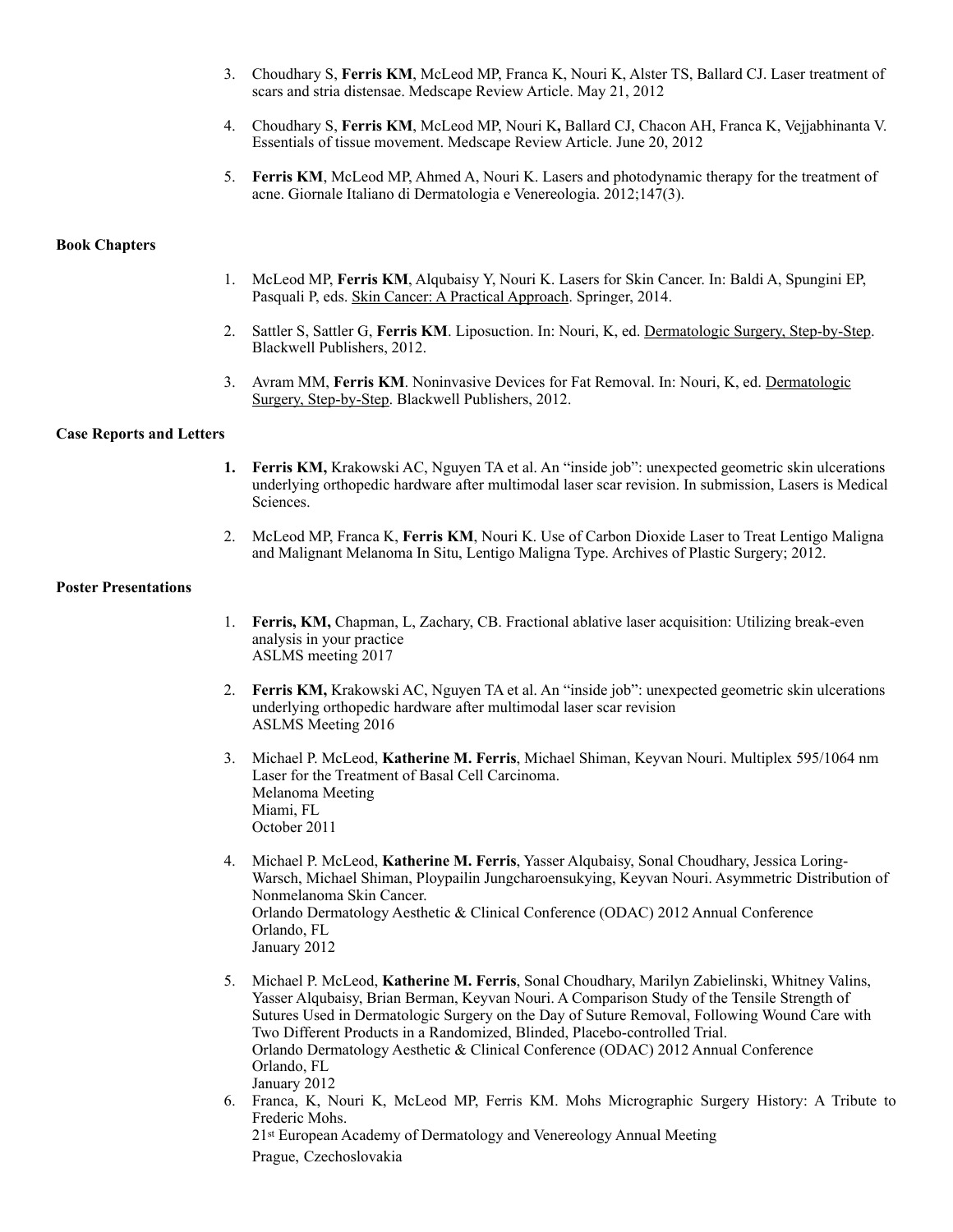September 2012

7. Franca, K, Nouri K, McLeod MP, Ferris KM. The use of Lasers for Hair Removal: Historical Aspects 21st European Academy of Dermatology and Venereology Annual Meeting Prague, Czechoslovakia

September 2012

## **Other Clinical Research Experience**

## **Dr. Jill S. Waibel, MD Miami, FL Miami, FL**

*Research Associate*, June 2009 – 2013

- Established relationship with community dermatologist with laser specialty
- Assisted preparation of case report on infectious disease patient that involved multidisciplinary care from Dr. Waibel as well as the Hansens Disease Clinic at Jackson Hospital

## **USC Study of Women Los Angeles, CA**

*Research Assistant*, June 2002 – Sept. 2002

- Under the direction of Maggie Macintosh, Ph.D candidate, became adept at researching and analyzing official records of hospitalized women with comorbid mental and substance abuse disorders
- Entered, copied and reviewed data accurately and efficiently

## **Margaret Compton, R.N, PhD** Los Angeles, CA

*Research Assistant,* May 2001 – Aug. 2001

- Personal research assistant to UCLA neuroscience researcher and professor
- Gathered data and articles to assist in developing research article on pain perception among methadone maintenance patients
- Aided in editing format and organization of paper, as well as contributing ideas regarding potential psychological processes implicated in pain perception among such patients

## COMMUNITY SERVICE  $\overline{a}$

## **Lestonnac Free Clinic Orange, CA**

*Dermatology Clinic Coordinator* 

- Liaison for volunteer dermatology clinic for underserved population
- Organize scheduling of residents, faculty
- Worked in clinic alongside other residents and volunteer faculty to provide medical and surgical dermatology services to patients without access to care

## Golden Key 5K Melanoma Fundraiser **Miami, FL** Miami, FL

*Volunteer and Participant*, April 2012

- Assisted organization and set up for 3rd annual Golden Key race benefiting melanoma research
- Participated in race as runner

## **Camillus House Miami, FL 2006**

*Volunteer*, February 2012—Present

- Worked in community clinic providing dermatologic care to underserved Miami population, alongside residents and attending physicians from University of Miami Department of Dermatology and Cutaneous Surgery
- Provided patient advocacy by requesting products for clinic from pharmaceutical companies

## **Guatemala Maya Center Project**

*Project Manager*, September 2009—April 2010 **Lake Worth, FL** 

- Served as leader for 2nd year University of Miami School of Medicine medical student project
- Organized a program aimed at children attending the Escuelita Maya After School Program
- Educated children about healthy food options and importance of physical activity
- Requested school board to provide more healthy food options for school children
- Presented project to colleagues of University of Miami School of Medicine

# **University of Miami Department of Community Service (DOCS) Miami, FL**

*DOCS Team Member*, Aug. 2008 – Present

- Continued participation in various roles in South Florida Health Fairs including Little Haiti Health Fair, Hialeah Health Fair, and Florida Keys Health Fair
- Assisted with overcoming language barriers by communicating with patients in Spanish during registration, check-out, and dermatology stations
- Developed documentation skills under the supervision of University of Miami physicians